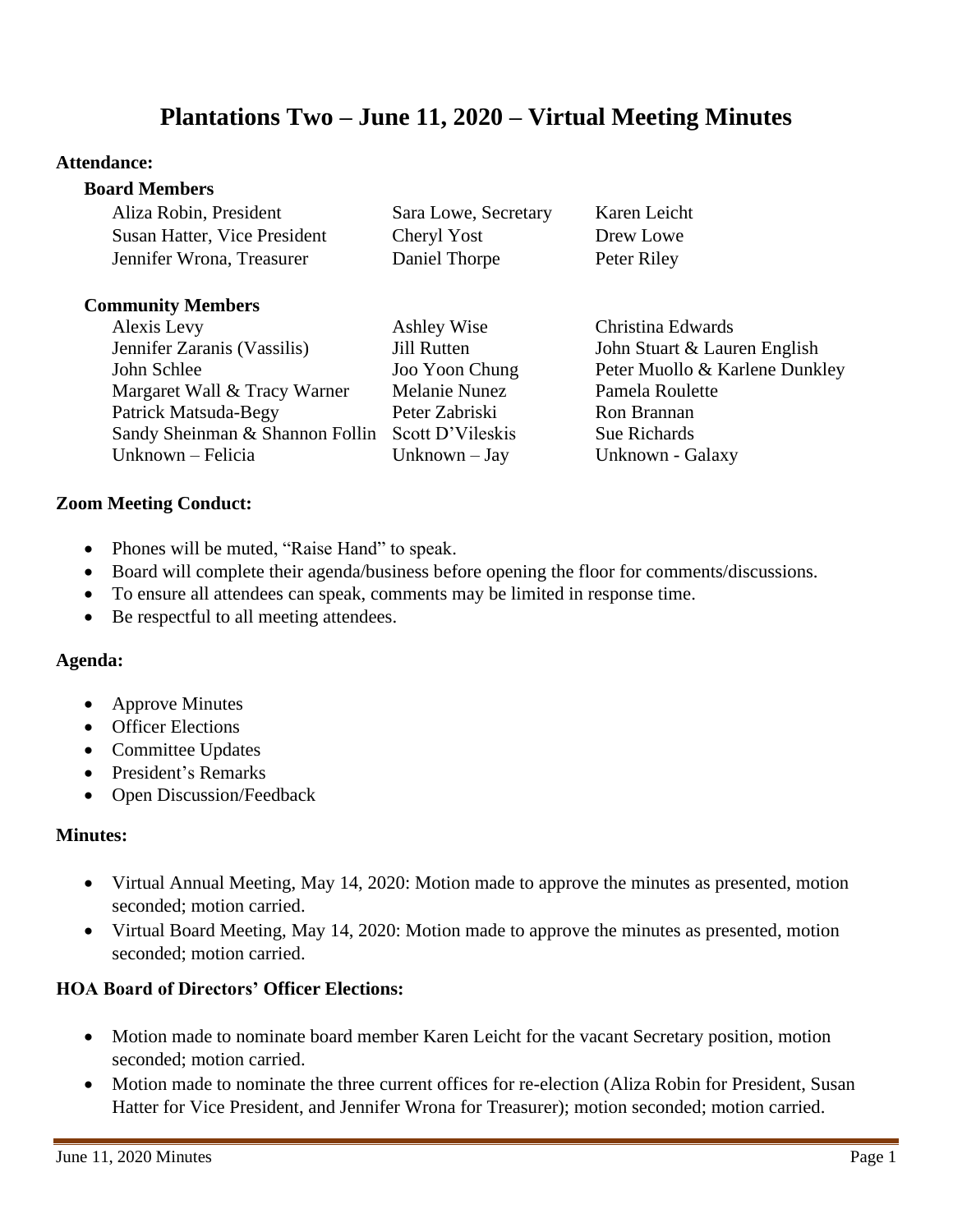The board members in attendance voted unanimously to elect the nominated slate of officers.

## **Committee Updates:**

## **ACC:**

Since the May meeting:

- Completed 8 Home Improvement Requests and 4 new requests in progress.
- Reminded homeowners to submit their Property Improvement request forms and receive signed approval *prior* to starting any work.
- Stated that Property Improvement requests approvals require 3 board member signatures and the HOA has 30 days to respond to a request.
- Property Improvements include but are not limited to new/changed fences, driveways, home exteriors, sheds, replacement siding, color changes, decks, solar panels, roofs, and additions.
- Information regarding ACC updates and the Property Improvement Form can be found on the Plantations Two website.

# **Grounds:**

- Tennis Court Repairs of cracks under warranty are scheduled to occur in July or August 2020.
- County Free Trees: This program provides free trees to help shade hardscaped areas within the community. The second round of tree plantings in our community through the Montgomery County Tree program is currently scheduled to take place in the November to February timeframe. The county will be planting approximately 40 more trees along our community paths.
- Pool House Solar Panels: Research continues for options and rough cost estimates.
- Phase 2 of Path Repair/Repaving: Estimate have been received and are being reviewed.
- Erosion Issues: Researching and re-examining possible rainscapes/meadows for continual improvement and participation in the county program as a possible way to mitigate some of the smaller erosion issues.
- Invasive Tree Species (Tree of Heaven): Reviewed the common areas and researching removal options in collaboration with County.
- Yearly Common Area Walkthrough: Reviewed the trees with our contractor to determine what needed pruning and/or removal. We will receive a quote for work discussed.

# **Pool:**

- Chair position is vacant and the pool is currently managed by HOA Board.
- CCOC meeting attended by some board members for COVID related updates and on county guidance related to opening pools.
	- No guidance available. Suggested we do whatever possible to prepare to be ready to open the pool.
	- Pool will not open immediately when the county announces opening date and procedures.
- Pool passed yearly inspection.

**Tech:** Reported that Ashley Wise has begun to transition our website forms to electronic/fillable forms.

**Social:** Chair position vacant (Jennifer Zaranis has expressed interest in filling this position).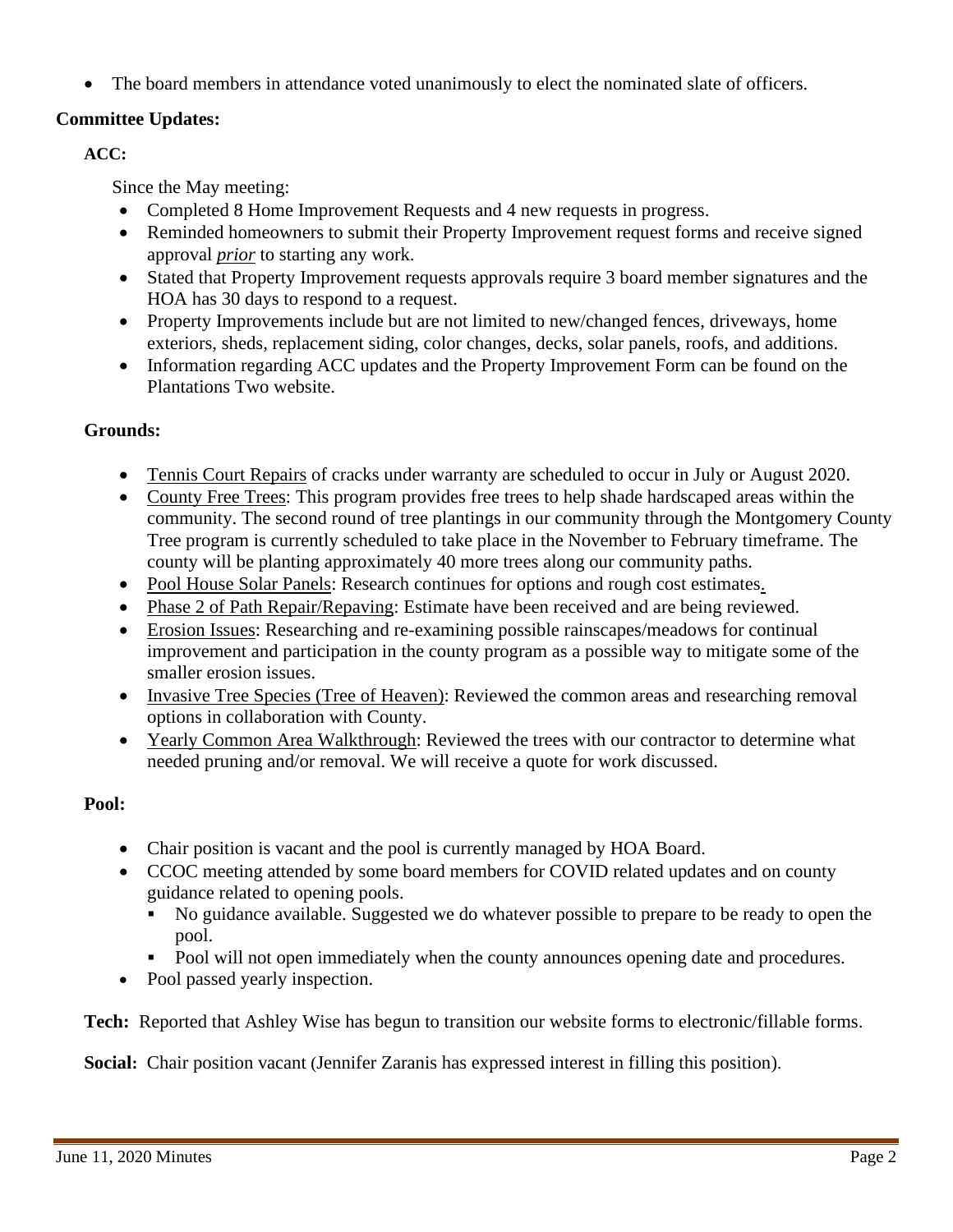### **President's Remarks:**

- Visit Plantations Two Community Association Website to find general information and answers to FAQs.
- Get involved in community meetings and committees.
- Plantations Two HOA Board consists of nine volunteer members.
- COVID-19 has required additional time & effort from the HOA Board to ensure the community is adhering to all state and local regulations and procedures within the community.
- Response time to requests/questions received via the board@plantationtwo.com email may require extra time to research and respond.

**→** Appreciate your patience

- Effort for large projects and repairs requires (typically 1-6 month duration)
	- o Research into the issues and options available to address them.
	- o Obtain three bids.
	- o Communication to community (primarily via email and Plantations Two (www.plantationstwo.com) website).

## **Open Discussion/Feedback:**

Thank you to the Plantations Two community for your feedback, insights and concerns. The board will discuss possible remedies to address the issues and concerns discussed during this meeting. Townhouse Parking Concerns Summary (in no particular order):

- Excess townhouse cars parking on Rolling Fork Way pose an inconvenience and safety issues (lack of visibility at lower White Pillar stop sign)
	- o ➔ Rolling Fork Way is a County road; thus, the county is responsible for its management.
- Parking assignments are not consistent between Melrose Square and White Pillar.
- Parking assignments does not provide one parking space in front of each townhouse.
- Parking assignment layouts were not communicated or clearly understood by residents.
- Lack of adequate parking for visitors.
- Some townhouse residents have more than two cars and occupy all vacant spaces
- Responsibility for clearing sidewalks is unclear when assigned parking spaces are not in front of owners' townhouse.
- Plantations Two HOA Fees for Townhouse owners vs Single Family homeowners:
	- o Townhouse owners have all the same services/fees as the Single-Family homeowner;
	- o EXCEPT Townhouse HOA fees cover additional funds to maintain capital reserve items that are specific to the townhouses only. Items such as:
		- **■** Mailboxes.
		- **Repair, Resurfacing, striping and numbering of townhouse parking spaces.**
		- Maintenance and repair of townhouse sidewalks, curbs and gutters.
- Request a new Townhouse committee be formed to address impactful changes to townhome community.

### **General Concerns Summary:**

- Communications: Level of detail, timeliness, dissemination of information (email, meetings, website, etc.)
- Board Elections: A discussion was held regarding elections since attendees felt there is not enough transparency into the process.
	- o Board Elections process is detailed in our association by-laws.